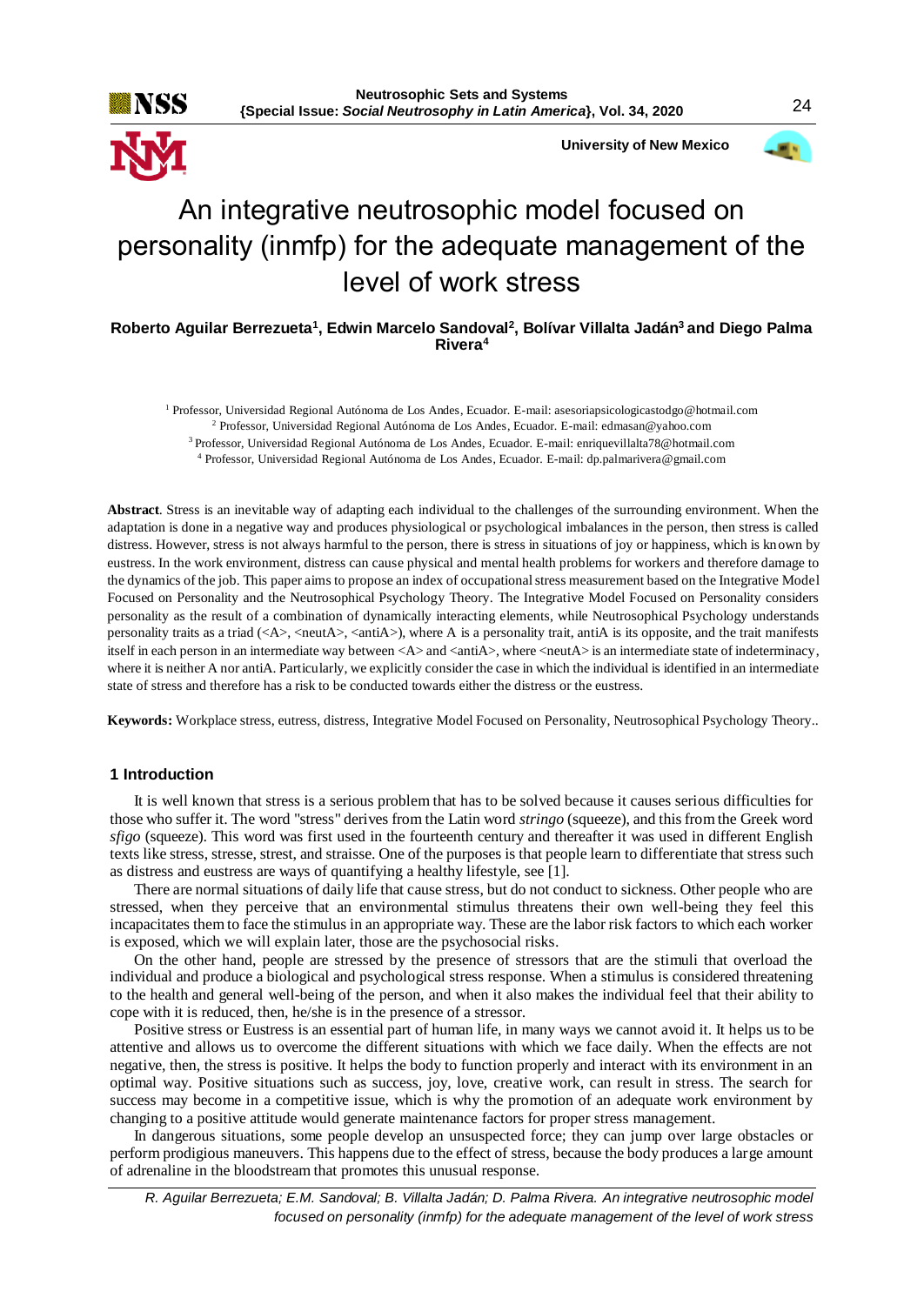Negative stress or distress is the most worrisome, especially if it becomes chronic, because the individual feels that the situation that causes stress exceeds its ability to overcome it. The individual feels permanently threatened, which can cause a physiological or psychological imbalance.

The most important issue is how people adapt to the different stressors they have to deal with. For a person to have a good response to stress, there exists many aspects in personality, attitude, way of thinking, the way to relate to other people, their way of distraction, their lifestyle, the work they do and other factors that can exist in the human being.

Workplace stress is based on the general concept of stress. This can be caused by many difficulties, such as adaptation to technologically changing environments, excessive workload, isolation, conflict of roles, ambiguity of roles, lack of autonomy, impediment to professional development, difficulties in the relationships with the administration or coworkers, to suffer for administrative bullying, adverse organizational climate, among others.

All these factors can cause psychological reactions of the labor type, such as irritability at work, absenteeism, depression, and can even cause diseases such as increased cholesterol, hypertension, diabetes, among others. Either way, distress in the workplace decreases employee performance, the proper functioning of the organization, and can even be the cause of an accident at work.

There are some theories to study stress such as PE fit theory, which considers the lack of adjustment between the person and the environment as stressor, the Cybernetic Theory considers the lack of balance as the stressor, while the Control Theory considers the perception of the person's control over the stressor as a stress moderator, see [2].

This research is based on the Personality-Focused Integrative Model (PFIM), specifically designed according to the idiosyncrasy of the Ecuadorian individual. The PFIM is characterized to study personality traits more than the models explained in the previous paragraph. Under this model, personality is understood not as the sum of elements, but as their integration of them to generate a new product, see [3-6].

The reason for which considering an Ecuadorian model and not assume others that already exist since two decades or more, is because we take into account that each human being has unique characteristics within its environment, which unfolds in a given context, influential factors such as culture, education and idiosyncrasy, such is the case of Ecuadorian people, their roots, their own characteristics such as immediacy, magical thinking, avoidance to commit to change.

When the Ecuadorian patient goes to the clinic, seeks: quick, concrete, specific solutions, to know what is happening to him/her or what is happening to us and, primarily, what should He/she do to solve it? "To look for a recipe."

This paper proposes a method to measure work stress with the help of the Neutrosophical Psychology Theory. Neutropsyche is the psychological theory that studies the soul or spirit using the neutrosophy and neutrosophic theories, that is to say, Neutrosophic Psychological Theory. It is based on a triadic of neutrosophic psychological concepts of the form  $(\langle A \rangle, \langle \text{neut} A \rangle, \langle \text{anti} A \rangle)$ , see [7].

Neutropsychic Personality is a neutrosophic dynamic open psychological system of tendencies to feel, think, and act specific to each individual, based on Neutrosophic Refined Memory: that restructures the division of memory into: consciousness, aconsciousness (which is a blend of consciousness and unconsciousness) , and unconsciousness. Aconscious is subdivided into preconscious, subconscious, semiconscious = semiunconscious, subunconscious, and preunconscious.

We base on the fact that stress is a dynamic process, where the intermediate, indeterminate state, at the midpoint between the two opposite poles of stress, which are eustress-distress, must also be identified. This intermediate point is transitory and it is important to determine which pole the workplace stress will tend to.

This paper consists of the following structure; Section 2 is dedicated to giving some notions of the Integrative Model Focused on Personality and the basic concepts of the Neutrosophical Psychology Theory. Section 3 explains the design of the proposed method. The conclusions of this paper are given in Section 4.

### **2 Preliminaries**

This section describes the main features of the Personality-Focused Integrative Model in subsection 2.1. In subsection 2.2 the main concepts of the Neutrosophical Psychology Theory are presented.

#### **2.1 Description of the Personality-Focused Integrative Model (PFIM)**

The most supra-ordered aspects of all theoretical development reside in the meta-theoretical foundation. Constructivist epistemology fulfills this central role in this approach.

The common point of the current constructivist elaborations is given by the affirmation that knowledge is not the result of a mere copy of the pre-existing reality, but the effect of a dynamic and interactive process through which external information is interpreted by the mind that is progressively building explanatory models increasingly complex and powerful.

The model of integrative psychotherapy focused on the personality, without neglecting the principles of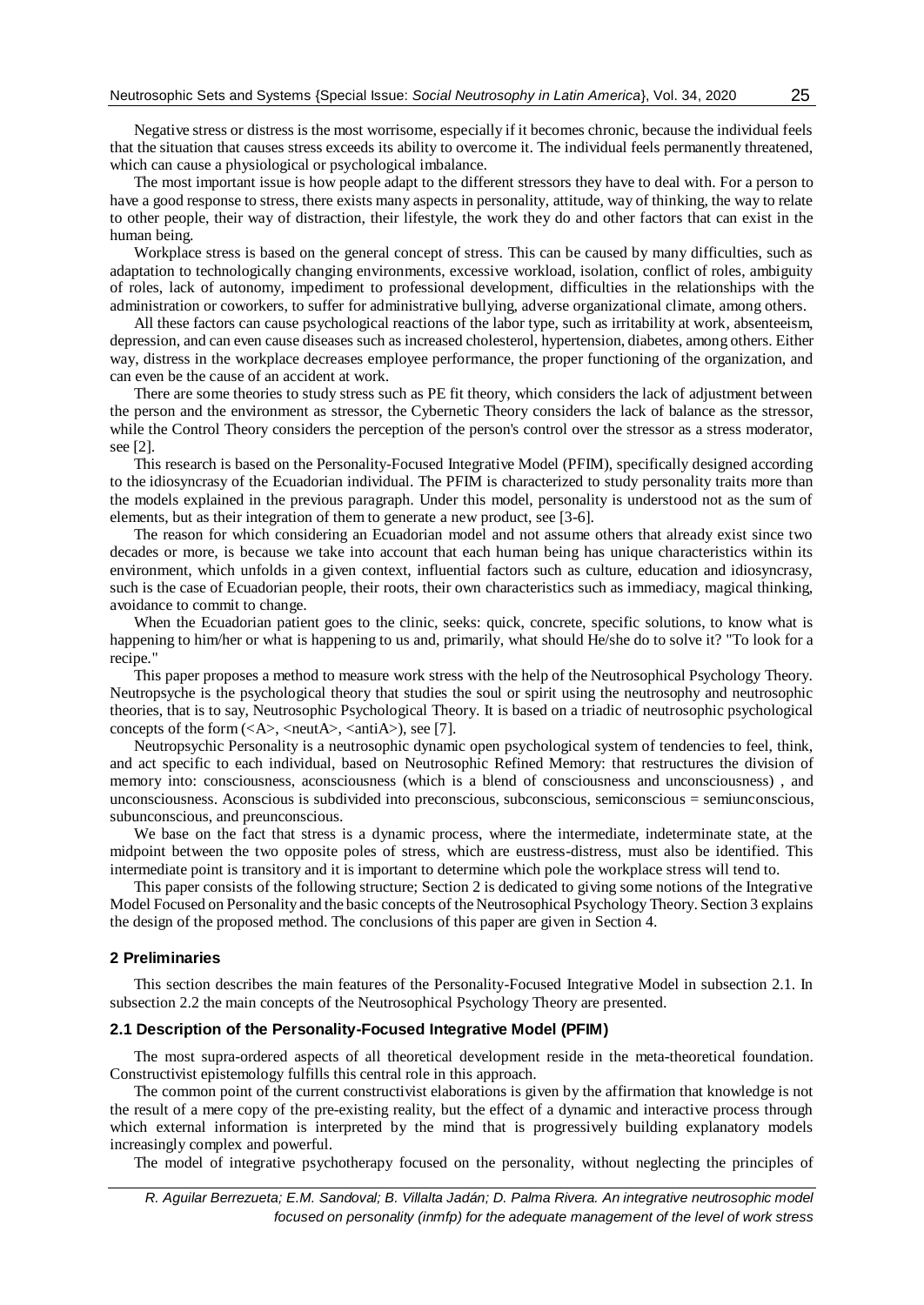causality that are evident in a large part of the psychic phenomena, takes as an epistemological basis the moderate or relative constructivism, validated in the perception of each individual as a human being with their own characteristics , biological or social that structure their psyche.

Considering that the psychological dynamics of people is framed in a multi-causality, which causes their wellbeing and discomfort to be mobilized in the same way, it makes necessary the construction and development of a model capable of agglutinating these variables that interrelates them to achieve an explanation and psychotherapeutic application more attached to its reality, which gives us the possibility of promoting the necessary changes, more limited to its problem, without losing sight of that particular worldview, which will mark a differentiation with a parallel vision, achieving a more therapeutic process effective and contributing to the patient. ([6]).

Then, from this starting point, stress will be addressed according to this typology, taking into account all those factors that shape and influence personality; the phenomena of relationship in the psychotherapeutic process, appropriate intervention techniques for each personality style; and using cognition in the constructive elaboration of the subject's reality.

The multidisciplinary vision brings a broad perspective to the knowledge process, in which it is contributed by philosophy, physics, biology, cybernetics among other disciplines. The basic idea focuses on the exploration of the multidisciplinary foundations of constructivism at a meteoric level, which aims to insert the constructivist proposal into psychology and psychotherapy, see Figure 1.



Figure 1: Levels of the integrative model

In the particular and singular perception of the world, elaborated on the basis of meanings through language, reality is constructed, the same that is determined and processed within the family and social context in which the individual develops, being a permanent process and constant exchange and interaction that modifies their behavior and attitude towards life over time. Integrative psychotherapy from this position allows us to get in touch with the patient in a more direct, warm way and closer to reality.

It helps us to discern more clearly and try an understanding approach to his/her lifestyle and the way of conceiving the world. This attitude of the therapist is the one that ultimately brings us closer to change and allows the differentiation of all the elements and factors acting during the therapeutic process; it broadens our perspective to approach its problem from a consensual perception of the human being, as a part and a whole, interacting permanently and also allows us to validate in a coherent framework, the use of a diversity of therapeutic tools from different approaches, considering them as complementary elements, applicable to each particular case, approaching us with greater certainty towards obtaining more effective achievements and results, always aimed at human well-being ([6]).

*R. Aguilar Berrezueta; E.M. Sandoval; B. Villalta Jadán; D. Palma Rivera. An integrative neutrosophic model focused on personality (mifp) for the adequate management of the level of work stress*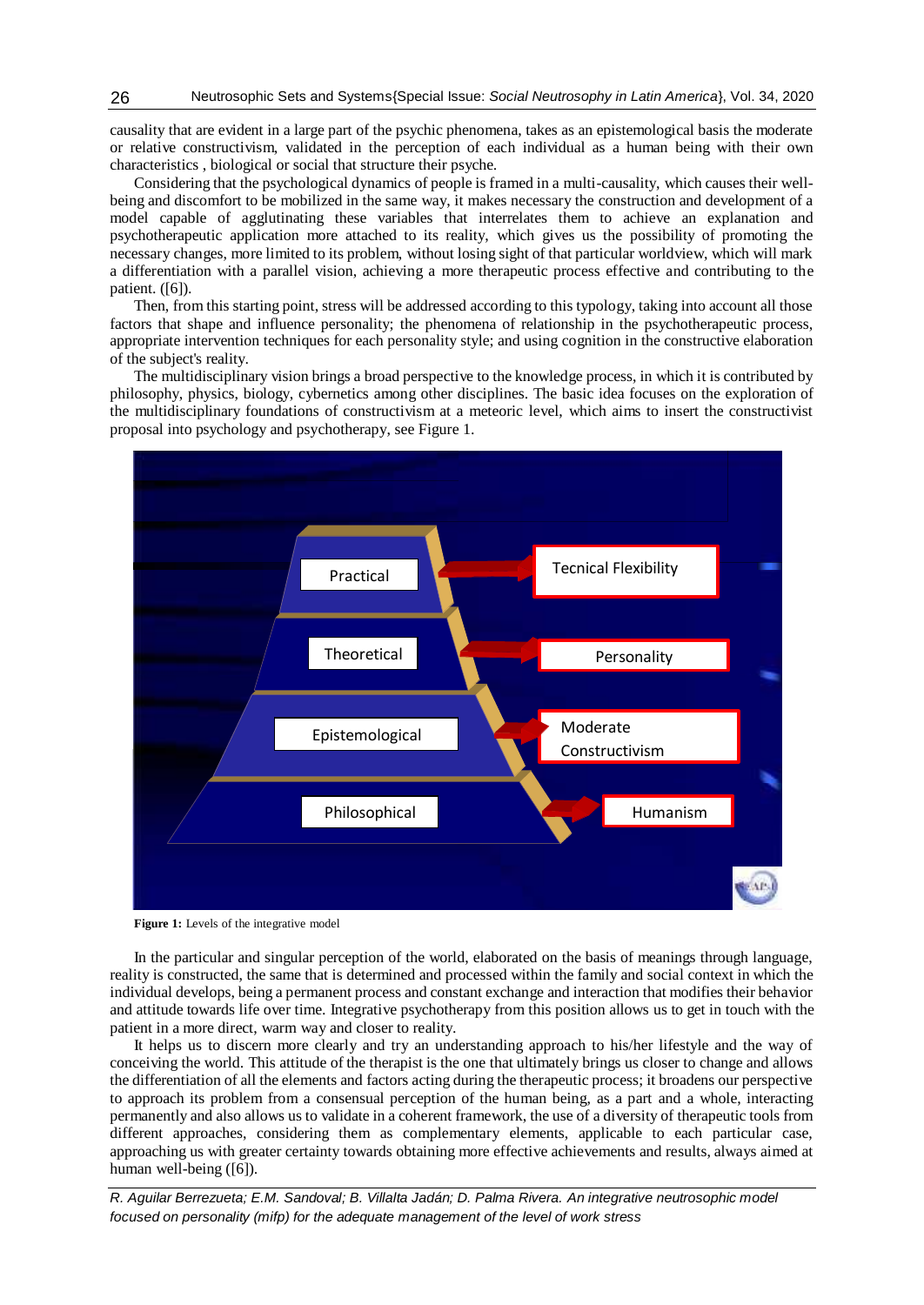Personality is considered as an internal structure formed by biological, psychological and social factors that are in continuous interaction. This interaction makes each human being develop different ways of thinking, perceiving, acting and interacting with others.

We take personality as the fundamental axis of the model. Our model considers personality as a dynamically integrated structure of biological, psychological and socio-cultural factors that establish a way of perceiving, thinking, feeling and acting by granting individuality to the human being. We recognize personality as the integrative structure of psychic functions resulting from the interrelation of biological and socio-cultural factors that determine a peculiar and singular behavior in the individual.

Despite emphasizing the individuality of the subject in their psychic activity, there are constructions that are similar in individuals, a fact that is linked to the family social experience allowing group references that are valid in the exercise of assisting.

In this way we take cognition, affectivity, behavior and interpersonal relationships as basic axes of human behavior. Since these components are general for all subjects, these characteristics are present in all personalities, highlighting the fact that the predominance of a condition does not mark a perspective that excludes other factors. The bio-psycho-social appreciation of the model, which is present in the analysis of the origin of these processes, indicates in turn, primacy requirements in each subject, whether by predominance or deficit, allowing establishing general affinity groups in its expression.

What is appreciable is that a higher level of psychic equilibrium denotes the personalities that have predominance, while those with deficits maintain greater personal and social difficulties.

### **2.2 Basic Concepts of Neutrosophic Psychology Theory**

In this subsection we summarize the main concepts and methods of the Neutrosophical Psychology Theory.

According to Smarandache in [7], Sigmund Freud divides memory into: conscious, preconscious, and unconscious. In the framework of this book, Smarandache defines a third state which he called "aconscious", which means: to be ignorant, impassive, indifferent, senseless, and unfeeling.

Thus, we can identify similarities between neutrosophic theory and neutrosophic psychology, especially the second one also represents psychological concepts in the form of a triple  $(\langle A \rangle, \langle \text{neut} A \rangle, \langle \text{anti} A \rangle)$ , one of them is described as follows:

1) Conscious, meaning things that we are currently aware of, it corresponds to <A>.

2) Unconscious, which comprises things that we are not aware of; they are hard to access because they are deep inside our mind. It is the opposite of conscious, corresponding to  $\langle$ antiA $\rangle$ .

3) Aconscious, which etymologically means away from conscious and unconscious, or neither conscious nor unconscious, but in between, or a mixture of conscious and unconscious, a vague buffer zone between them. It corresponds to <neutA> or Indeterminacy, as in Neutrosophy.

Consciousness, aconsciousness, and unconsciousness are the sources of positive, neutral (or blended), and negative emotions, thoughts, and behaviours throughout our lifespan.

In human behaviour, there exists a permanent interaction and discussion among conscious, unconscious, and aconscious. Sometimes people are mostly logical, sometimes they are mostly illogical, and others they are indifferent.

The triple  $(\langle A \rangle, \langle \text{neut } A \rangle, \langle \text{anti } A \rangle)$  is there extended to the *discrete refined neutrosophic memory*, where  $(**A**_{1}, **A**_{2},...,**A**_{i}$ ; <neut **<neut** $**A**_{2},...$ **, <neut** $**A**_{m}$ **; <anti** $**A**_{1}$ **, <anti** $**A**_{2}$ **, ..., <anti** $**A**_{n}$ **) are defined based on** the refined neutrosophy, see [7-9].

Smarandache in [7] cites Carl Jung who divides the unconsciousness into ([10]):

- Personal unconscious, which is specific to each individual, and comprises forgotten or suppressed conscious;
- Collective unconsciousness, which is characteristic to the whole human species, and comprises ancestral memories called "archetypes" (universal meaning images) and mental patterns as inherited psychic structures.

Smarandache adjoins the group unconscious, which is:

 Group unconsciousness, which is between the personal and collective unconsciousness. It is characteristic to a specific group that the individual belongs to, and has marked him/her mostly.

Equally, he extends the Jung's personal conscious and collective conscious to group conscious.

The aconsciousness, as an amalgam of consciousness and unconsciousness, is the indeterminate, ambiguous, vague zone where conscious and unconscious interfere. It is a transition space, or mediation between opposites.

The aconsciousness has a degree of conscious (c), and a degree of unconscious (u), where  $c \in [0,1]$ , and  $0 \leq c$  $+ u \leq 2$ .

In the neutrosophic psychology there is the following notation:

 $NL(entity) = (c,a,u)$  (1)

Where  $c =$  degree of conscious (truth),  $a =$  degree of acounscious (indeterminacy): not sure if it is conscious or unconscious, or a blend of both, and  $u =$  degree of unconscious (falsehood), whereas, NL is the notation for

*R. Aguilar Berrezueta; E.M. Sandoval; B. Villalta Jadán; D. Palma Rivera. An integrative neutrosophic model focused on personality (inmfp) for the adequate management of the level of work stress*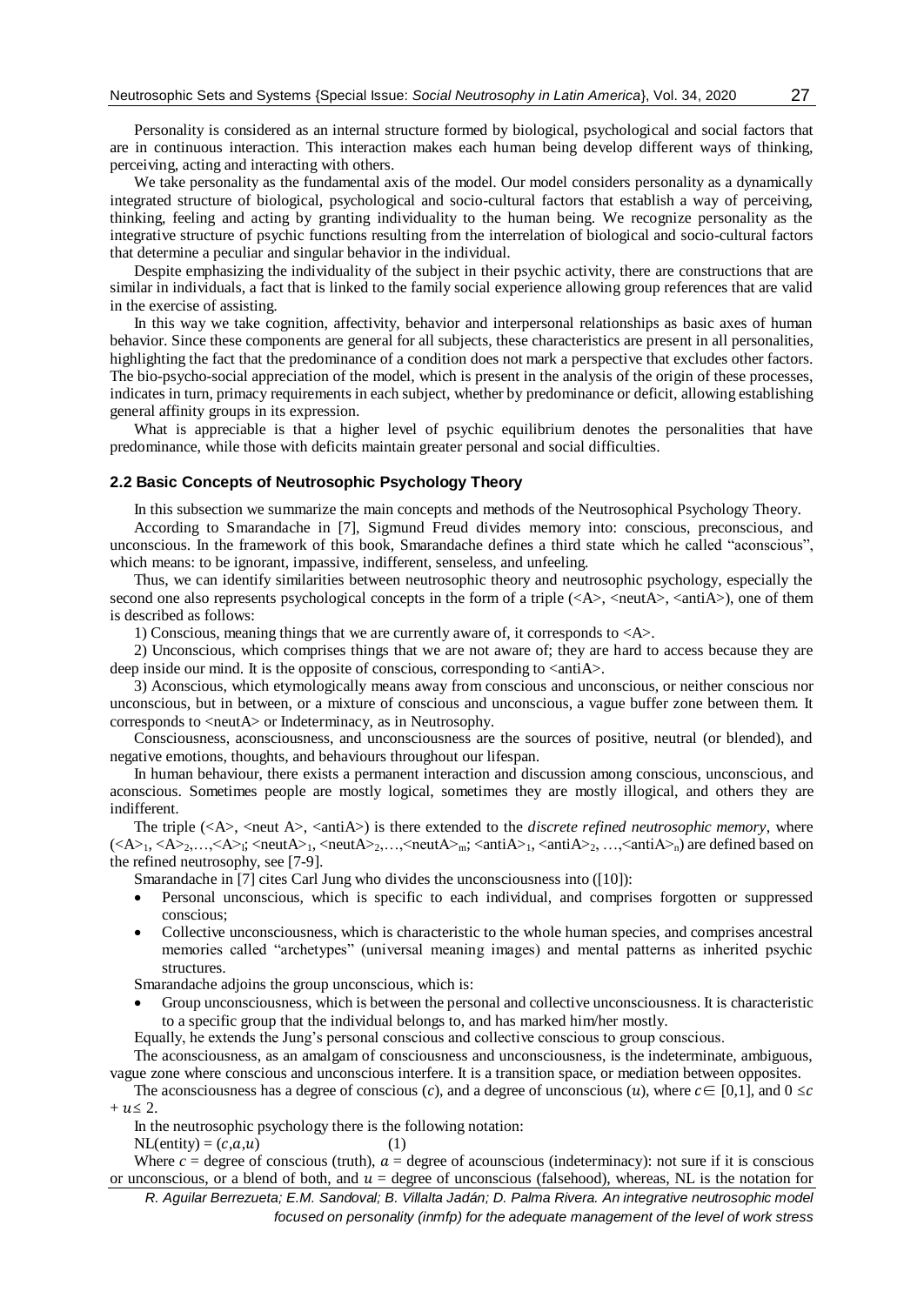Neutrosophic Logic semantic.

NL(conscious) = (1, 0, 0); NL(acounscious) = (0, 1, 0); and NL(unconscious) = (0,a,1), where  $a \in (0, 1]$ , leaving room for indeterminacy (unknown, unclear).

Given U a universe of discourse, A, B, and C subsets, then the Neutrosophic Crisp Set of Type 2 satisfies the axioms:  $A \cap B = \emptyset$ ,  $B \cap C = \emptyset$ ,  $C \cap A = \emptyset$ , and  $A \cup B \cup C = U$ . Therefore, A, B, C form a disjoint partition of the universe of discourse U, see [11].

Refined Neutrosophic Crisp Set of Type 2 (and similarly for Types 1 and 3) is defined as:  $A = A_1 \cup A_2 \cup ... \cup$  $Ap, B = B_1 \cup B_2 \cup ... \cup B_r, C = C_1 \cup C_2 \cup ... \cup C_s$ , with  $A \cap B = B \cap C = C \cap A = \emptyset$ , where p, r, s are integers ≥ 1, p  $+ r + s \geq 4$ , and  $A_i \cap A_j = \emptyset$  for  $i, j \in \{1,2,...,p\}$ ,  $i \neq j$ ;  $B_k \cap B_l = \emptyset$  for  $k, l \in \{1,2,...,r\}$ ,  $k \neq l$ ; and  $C_m \cap C_n = \emptyset$  for  $m, n$  $\in \{1,2,...,s\}, m \neq n.$ 

The Neutrospsychic Crisp Personality considers a human person as a universe of discourse U, and three disjoint sets which are the following:

 $E =$  set of emotions of this person;

 $H = set of thought of this person;$ 

 $B = set of behaviors of this person.$ 

Therefore,  $U = E \cup H \cup B$ , with  $E \cap H = \emptyset$ ,  $H \cap B = \emptyset$ , and  $B \cap E = \emptyset$ . Thus,  $U = \langle E, H, B \rangle$ .

Also, a trait is measured by degrees of <trait> and degrees of <anti trait>, such that each person is classified in a range between these two opposites and it is dynamic. Additionally, he includes a middle position where there exists indeterminacy.

The most common pairs trait-anti trait, are the following:

- Extraversion Introversion
- Conscientiousness Unconscientiousness
- Perfectionism Imperfectionism
- Sensitivism Insensitivism
- Novator Conservator
- Self Esteem Self NonEsteem
- Agreeableness Disagreeableness
- Openness to Intellect & Experience Closeness to Intellect & Experience
- Inhibition Disinhibition
- Flexibility Rigidity
- Emotivism [Neuroticism (Hans Eysenck)] Non-Emotivism
- Obsessionality Nonobsessionality
- Cautiousness Impulsivity
- Shyness Boldness
- Honesty Dishonesty
- Hostility [Psychoticism (Hans Eysenck)] Nonhostility.

The *Neutrosophic Trait Operator* is the cumulative degree of individual x with respect to both the Trait and the antiTrait, and it is defined as:

 $d_{\text{Trait} \&\text{antiTrai}: S \rightarrow [-1, 1]$  (2)

Where,  $d_{\text{Trait} \& \text{antiTrait}}(x) = d_{\text{Trait}}(x) + d_{\text{antiTrait}}(x)$ .

To classify an individual as belonging to trait or anti trait, a threshold is defined and denoted by Thr for the trait, and antiThr for the anti trait, so that:

- If  $d_{\text{Trait}$ antiTrait(x)  $\geq$  +Thr, then the individual is categorized as definitively belonging to the Trait,
- If  $d_{\text{Train}\&\text{antiTrain}}(x) \le$  -antiThr, then the individual is categorized as definitively belonging to the antiTrait.
- **If**  $d_{\text{Trait\&antiTrait}}(x) \in (-\varepsilon, +\varepsilon)$ , then the individual is categorized as been in a totally indeterminate state between the Trait and antiTrait.
- If  $d_{\text{Trait\&antiTrain}}(x) \in (+\varepsilon, +\text{Thr})$ , then the individual is categorized as mostly belonging to the Trait.
- If  $d_{\text{Trait\&antitrait}}(x) \in$  (-antiThr, -ε), then the individual is categorized as mostly belonging to the antiTrait.

The way to use  $d_{\text{Trait} \& \text{ antitrait}}$  is illustrated by Smarandache as follows:

"Assume a psychiatrist, after many sessions, neutrosophic questionnaires and observations measured with neutrosophic statistics, has gotten to the conclusion that George P.'s two temperament dimensions are estimated with a certain accuracy as:

- e degree of stable (trait) is  $d_{GP}(stable) = 0.2 \in [0, 1]$ ,
- $\bullet$  degree of unstable (antiTrait) is d<sub>GP</sub>(unstable) = -0.5 ∈ [-1, 0];and
- degree of extroverted (trait) is  $d_{GP}$ (extroverted) = 0.9  $\in$  [0, 1],
- degree of introverted (antiTrait) is  $d_{GP}$ (introverted) = -0.3  $\in$  [-1, 0].

Then  $d_{GD, and  $d_{GD$$  $d_{GP}$ (extroverted) +  $d_{GP}$ (introverted) = 0.9 + (-0.3) = +0.6."

*R. Aguilar Berrezueta; E.M. Sandoval; B. Villalta Jadán; D. Palma Rivera. An integrative neutrosophic model focused on personality (mifp) for the adequate management of the level of work stress*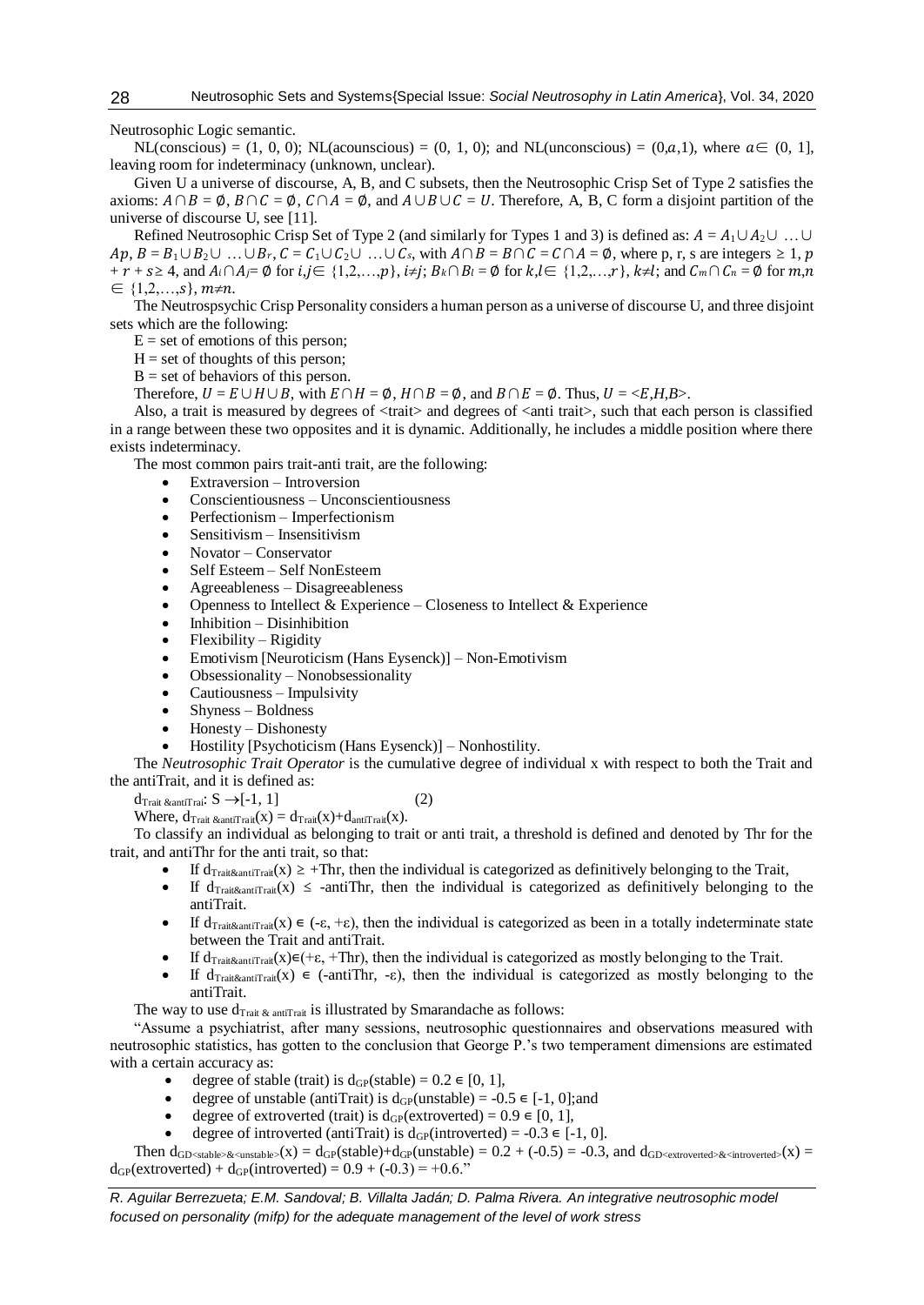#### **3 Method for measuring workplace stress**

This section describes the design of the stress level measurement index in the work environment. First of all we establish the linguistic scale that we will use in the method, with its equivalent SVNN, see Table 1, according to the scale proposed in [12-13].

| Linguistic term      | SVNN               |
|----------------------|--------------------|
| Extremely good (EG)  | (1,0,0)            |
| Very very good (VVG) | (0.9, 0.1, 0.1)    |
| Very good (VG)       | (0.8, 0.15, 0.20)  |
| Good(G)              | (0.70, 0.25, 0.30) |
| Medium good (MDG)    | (0.60, 0.35, 0.40) |
| Median(M)            | (0.50, 0.50, 0.50) |
| Medium bad(MDB)      | (0.40, 0.65, 0.60) |
| Bad (B)              | (0.30, 0.75, 0.70) |
| Very bad (VB)        | (0.20, 0.85, 0.80) |
| Very very bad (VVB)  | (0.10, 0.90, 0.90) |
| Extremely bad (EB)   | (0,1,1)            |

**Table 1:** Linguistic terms defined in [12-13] associated with a SVNN.

Let us remark that SVNNs are the simplest kinds of single-valued neutrosophic sets, therefore, the calculation based on them is the simplest one for classification, Most importantly, there exists scales which associate linguistic terms with SVNNs, see [12, 13], thus, the psychometrists can assess in the basis of the natural language, which is an advantage considering the difficulty to measuring in a numerical scale.

A scoring function s:  $[0, 1]^3 \rightarrow [0, 3]$  is defined in Formula 3, thus, a scoring function in [14] is used to sort the alternatives.

$$
s(a_j) = 2 + T_j - F_j - I_j(3)
$$

Where  $a_i$  is an alternative evaluated with the SVNN  $(T_i, I_i, F_j)$ . The definition of precision index is given in Equation 4.

$$
a(a_j) = T_j - F_j \tag{4}
$$

Let us note that  $a: [0, 1]^3 \to [-1, 1]$ .

The first step of the index is to divide it into three different components, for each employee. The first component is based on the result of the Huber Stress Test applied to the worker, see [15].The possible test results are given below.

- 1. Stress level, given on the following scale:
- 1.1. Severe stress (B),

1.2. Moderate stress (M),

1.3. Acute stress (MDG),

To which we add,

1.4. Stress properly managed (VVG).

This test is evaluated according to the information provided by the subject on the physiological or psychological reactions he/she suffers. See that between parentheses we give the linguistic value in Table 1 associated with the Huber's Scale.

This part of the index will be called *Current State of Stress* (CSS) which is the state of stress the worker is currently in.

The second component of the index is called *Capacity to Overcome Stress Situations* (COSS), which consists in measuring the degree to which the individual has characteristics of his/her personality that will allow him/her to overcome a stress situation. These characteristics are:

- 2 Self-esteem, given on the following scale:
	- 2.1. High self-esteem: it is equivalent to feeling confidently fit for life, feeling capable and valuable; or feel accepted as a person (G),
	- 2.2. Low self-esteem: is when the person does not feel ready for life; feeling wrong as a person. (B),
	- 2.3. Medium self-esteem: it is to oscillate between the two previous states, that is, to feel fit and useless, simultaneously right and wrong as a person, and to manifest these inconsistencies in behavior, act, sometimes sensibly, sometimes with thoughtlessness, thus reinforcing insecurity (M).
	- This measurement can be performed with the help of the Rosenberg test, see[16].
- 3 Assertiveness, given on the following scale:
	- 3.1. Null or shyness (VVB),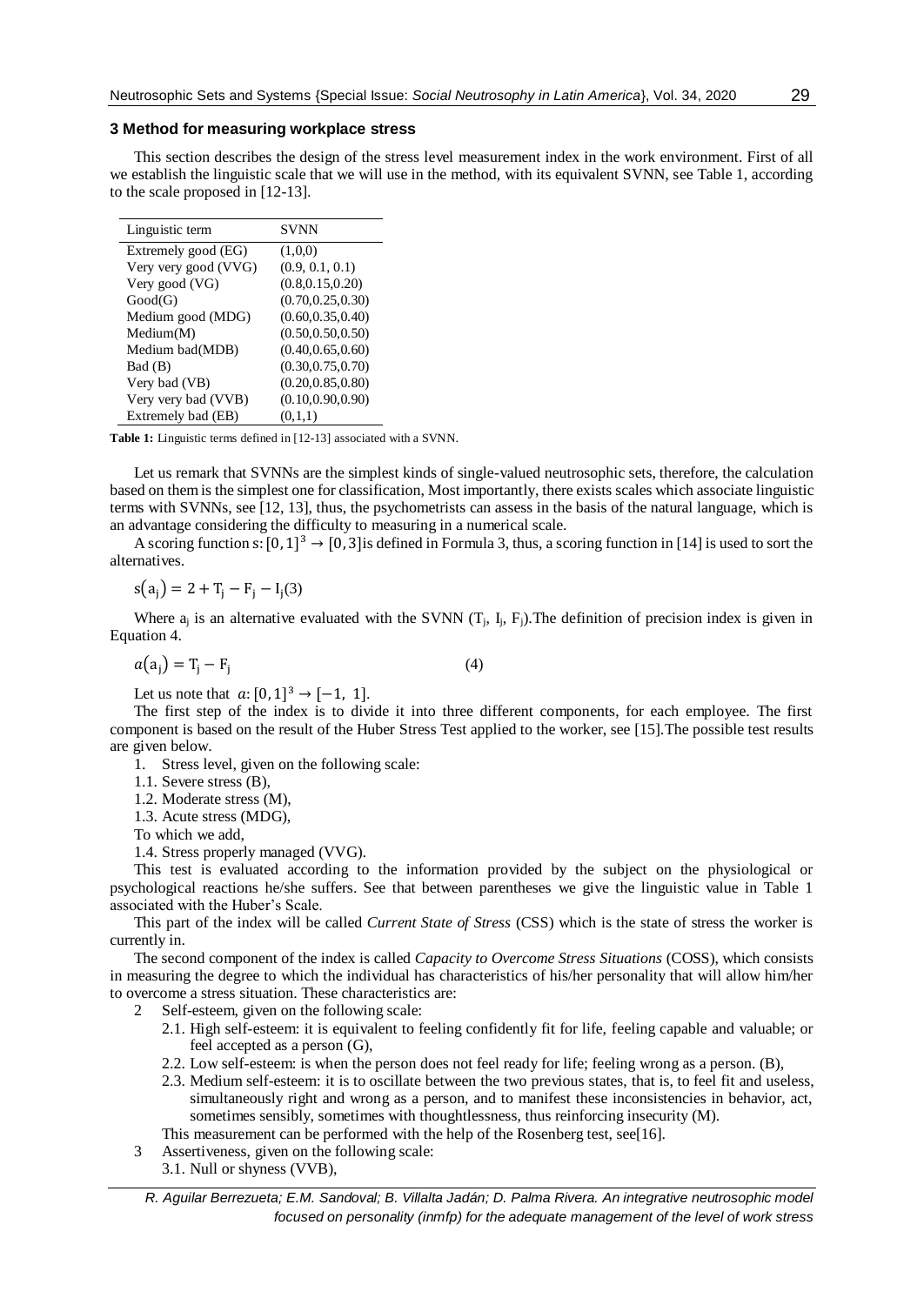- 3.2. Little or minimal assertiveness (B),
- 3.3. Regular or intermediate (M),
- 3.4. Assertiveness or security (G).
- There are assertiveness tests such as the Behavioral Assertiveness Test (BAT), see [17].

4 Personality type test SEAPSI ([18-23]). The SEAPSI questionnaire consists of some phrases that identify the different types of personality where the individual must mark as they consider. The score observed according to the highest number of views will give us a pattern of the type of personality to which he/she corresponds. The personality types that are evaluated according to [6, 19] are:

- 4.1. With affective predominance (histrionic or cyclothymic) (M),
- 4.2. With cognitive predominance (paranoid or ananchastic) (G),
- 4.3. With behavioral predominance (impulsive or disocial) (M),

4.4. With interpersonal relationships deficit (schizoid, dependent, avoidant, schizotypal) (VB).

See that in these cases the evaluation was also included according to Table 1.

The third component of the index is related to the psycho-social environment.

- 5 Psychosocial Risk Card, which is given on the following scale, corresponds to the risks of suffering from environmental stress, let us call it *Environmental Psychosocial Stress Risk* (EPSR):
	- 5.1. Work Stress (B),
	- 5.2. Monotony (B),
	- 5.3. Boredom (B),
	- 5.4. Work fatigue (B),
	- 5.5. . Comfort and work adequacy (G).

The method we propose in this paper is based on the Neutrosophical Psychology Theory, because stress is considered as the concept to be studied, it is considered that this is measured in a value located between two opposites denoted by <Eustress><Distress>. Additionally, the state in the medium of these opposites is considered and is here denoted by <NeutStress>, which is a transitional, intermediate, undefined form of stress; it is neither eustress nor distress.

We consider that each one of the elements that we have previously exposed and that have a G or better evaluation indicate a state of eustress, those evaluated by B or worse are indicators of existence of distress, while those evaluated as M indicate a state of <NeutStress>, they are those which also needs special attention, because that indicates there exists a transition towards a state either of distress or eustress.

If the worker is in the state of <NeutStress>, it could be predicted that he/she is going towards a state of eustress or reversible distress if the second and third components are favorable (valued as G or better), while the transition to distress would occur if the last two components are unfavorable (valued as B or worse).

Given these clarifications, below we describe the proposed method of measuring the stress level of a worker in a specific workplace:

1. The worker´s stress level is evaluated according to the CSS:

1.1. Its corresponding SVNN is set according to Table 1, and the crisp value of its index accuracy is associated.

2. The worker is evaluated according to his/her COSS, for this:

2.1. The Self-Esteem evaluation is carried out, its corresponding SVNN is set according to Table 1, and the crisp value of its index accuracy is associated.

2.2. The assertiveness evaluation is carried out, its corresponding SVNN is set according to Table 1, and the crisp value of its index accuracy is associated.

2.3. The SEAPSI Personality evaluation is obtained, its corresponding SVNN is set according to Table 1, and the crisp value of its index accuracy is associated.

2.4 It is calculated the mean of the crisp values obtained for the COSS.

3. The worker is evaluated according to his/her EPSR, the corresponding SVNN is set according to Table 1, and it is associated with the crisp value of the accuracy index.

4. The following criteria will be used to evaluate the worker:

4.1. The closer to 1 the value of CSS is, the better the worker´s stress condition is, or closer he/she is to the state of <Eustress>.

4.2. The closer to -1 the value of CSS is, the worse the worker´s stress condition is, or closer he/she is to the state of <Distress>.

4.3. The closer to 0 the value of CSS is, the more indeterminate the worker´s stress condition is, or closer he/she is to the state of <NeutStress>.

5. To predict the future possibility of getting out of a stress situation, in case the worker is in a stress situation at the present, or if the worker is in a state of <NeutStress>, we will have:

5.1. The closer to 1 the values of COSS and EPSR are, the worker is better able to tend to the state of <Eustress>.

5.2. The closer to -1 the values of COSS and EPSR are, the worker is better able to tend to the state of <Distress>.

*R. Aguilar Berrezueta; E.M. Sandoval; B. Villalta Jadán; D. Palma Rivera. An integrative neutrosophic model focused on personality (mifp) for the adequate management of the level of work stress*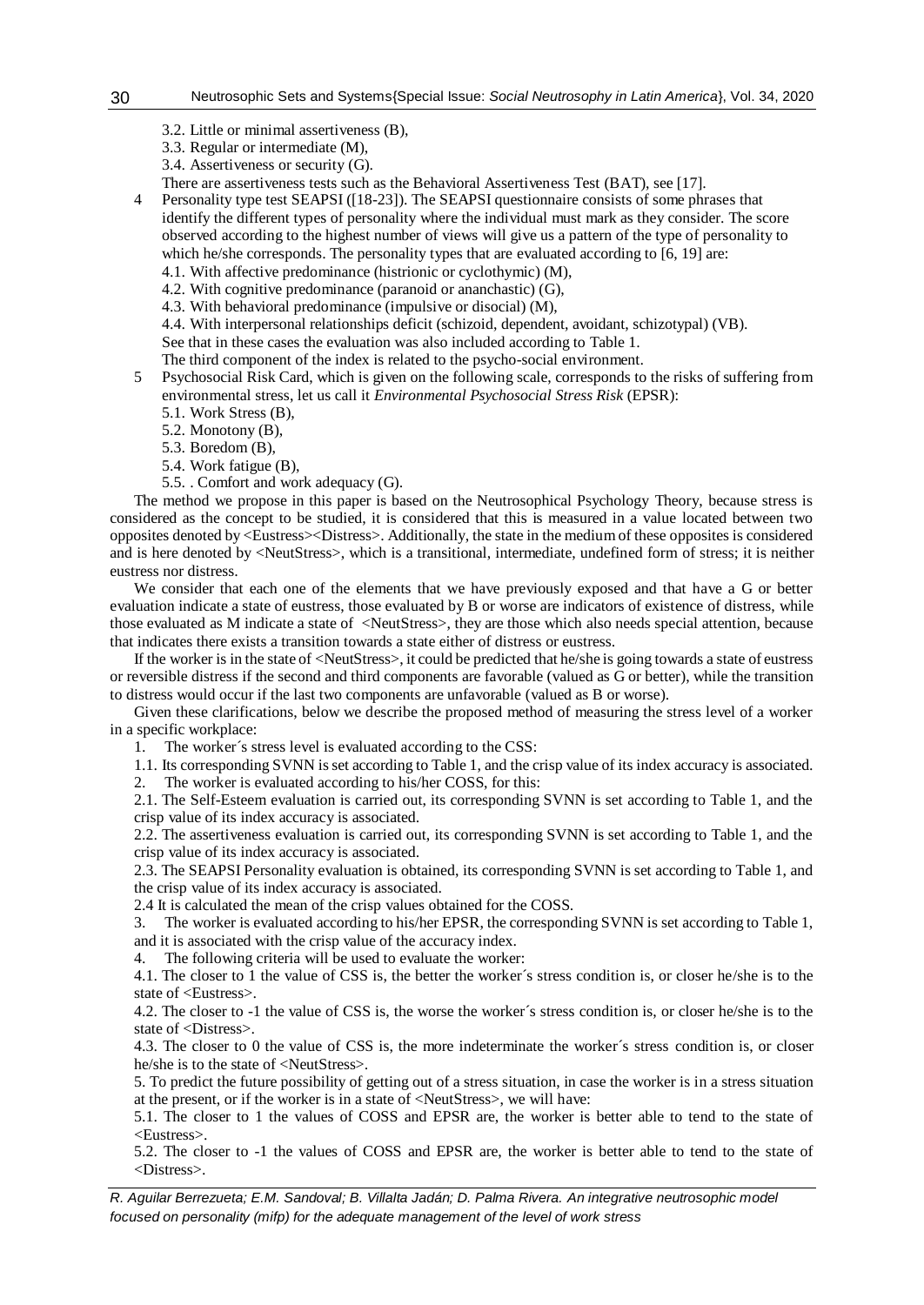5.3. The closer to 0 the values of COSS and EPSR are, the worker is in better potential conditions to tend to the state of <NeutSress>, which could be a state of great unpredictability.

The application of this index will be illustrated with an example, see Example 1. *Example 1:*

Let us suppose we are interested to study the stress in worker X of Company Y. A psychologist of the enterprise apply to X the Huber Stress Test, the Self-esteem Test of Rosenberg, the Behavioral Assertiveness Test, the Personality type test SEAPSI, and the Psychosocial Risk Card.

The results are summarized in Table 2; see that the components of the index here proposed are also referred.

| Index component | Test                        | Result                   | Evaluation<br>according<br>to<br>Table 1 |
|-----------------|-----------------------------|--------------------------|------------------------------------------|
| <b>CSS</b>      | <b>Huber Stress Test</b>    | Acute stress             | <b>MDG</b>                               |
| <b>COSS</b>     | Test<br>Self-esteem<br>of   | Medium self-esteem       | М                                        |
|                 | Rosenberg                   |                          |                                          |
|                 | Behavioral<br>Assertiveness | Regular or intermediate. | М                                        |
|                 | Test                        |                          |                                          |
|                 | Personality<br>test<br>type | Impulsive or dissocial   | М                                        |
|                 | <b>SEAPSI</b>               |                          |                                          |
| <b>EPSR</b>     | Psychosocial Risk Card      | Work fatigue             | B                                        |

**Table 2:** Results of the test applied to worker X.

The equivalent SVNNs corresponding to the results in Table 2 are shown in Table 3, as well as the calculation of the accuracy index values, according to Equation 4, e.g., in accordance with the Huber Stress Test, X suffers of an 'Acute stress', which corresponds to the linguistic term MDG in the proposed method, and which is associated with the SVNN (0.60, 0.35, 0.40) in the Table 1, thus, applying the Equation 4 we have a(0.60, 0.35, 0.40) = 0.60- $0.40 = 0.2$ . The other measures can be seen in Table 3.

| Test                                 | <b>SVNN</b>        | a(Test result) |
|--------------------------------------|--------------------|----------------|
| <b>Huber Stress Test</b>             | (0.60, 0.35, 0.40) | 0.2            |
| Self-esteem Test of Rosenberg        | (0.50, 0.50, 0.50) | $\theta$       |
| <b>Behavioral Assertiveness Test</b> | (0.50, 0.50, 0.50) |                |
| Personality type test SEAPSI         | (0.50, 0.50, 0.50) | $_{0}$         |
| Psychosocial Risk Card               | (0.30, 0.75, 0.70) | $-0.4$         |

Table 3: SVNN and accuracy index values, according to psychological X's evaluations.

The evaluation of the CSS is 0.2, which is closer to 0 than 1, thus X's stress condition is closer to  $\leq$ NeutStress> than <Eustress>. COSS evaluation is the mean of  $\{0, 0, 0\}$ , which is 0, and EPSR is -0.4, which means psychosocial risks are favourable to the state <Distress>. Therefore, even though X's state is in a more or less comfortable stress situation, managers have to change the psychosocial risks, especially the causes of X's work fatigue. Mainly because inner X' conditions to overcome stress situations, evaluated as 0, are unpredictable.

## **Conclusion**

This paper was dedicated to designing an index that measures the level of stress in the work environment by workers. The index is based on criteria of Personality-Focused Integrative Model and the Neutrosophical Psychology Theory. The index is divided into three components, the Current State of Stress, which measures the present state in terms of worker stress; Capacity to Overcome Stress Situations assesses the personality characteristics of the worker that would allow him/her to overcome a stress crisis in case of suffering of this, and finally the Environmental Psychosocial Stress Risk, which is the work situation external to the worker that are environmental generators of stress. The last two components allow predicting the behavior of the worker in a situation of workplace stress. This division of the index into three components allows establishing a more accurate idea of the current and future state of the worker in terms of stress. In addition, the indeterminacy, imprecise, or transitory state is explicitly taken into account, where the worker is not in either a state of eustress nor distress. In this intermediate case, the last two components would be those that would allow predicting, that the worker will either recover, or fall into a chronic distress or in an unpredictable state. The use of this index was illustrated with an example.

#### **References**

[1] Le Fevre, M., Kolt, G. S. and Matheny, J. (2006). Eustress, distress and their interpretation in primary and secondary

*R. Aguilar Berrezueta; E.M. Sandoval; B. Villalta Jadán; D. Palma Rivera. An integrative neutrosophic model focused on personality (inmfp) for the adequate management of the level of work stress*